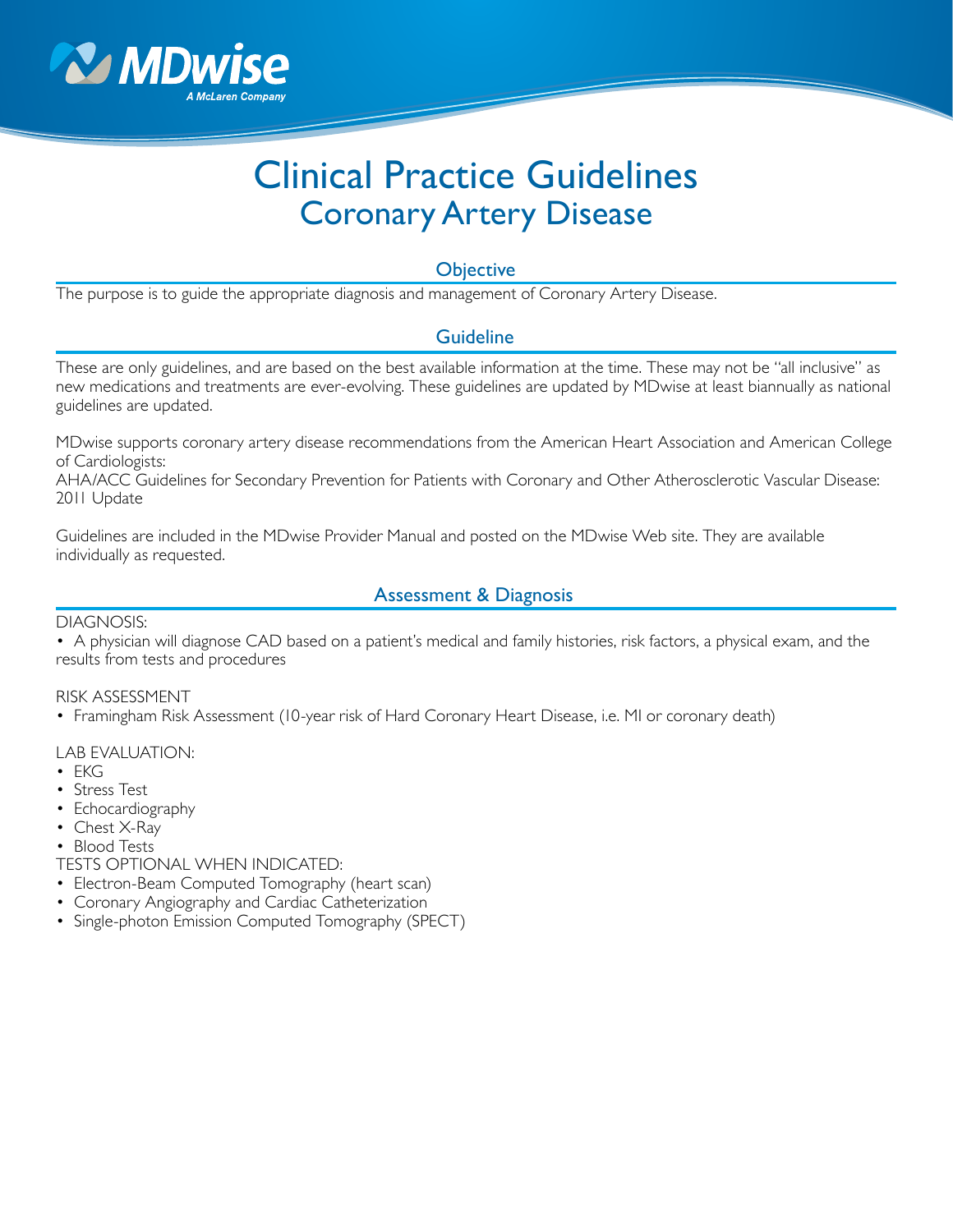

## **Treatment**

| Treatment is based on diagnosis, comorbidities, and prevention and treatment of complications and cardiovascular disease.             |                                                                                                                                                                                                                                                                                                                                                                                                                                                                                                                                                                                                                                                                                                                                                                                                                                                                                                                                                                                                                                                                                                                                                                                                                                                                                                                                                                                                                                                                                                                                                                                             |  |
|---------------------------------------------------------------------------------------------------------------------------------------|---------------------------------------------------------------------------------------------------------------------------------------------------------------------------------------------------------------------------------------------------------------------------------------------------------------------------------------------------------------------------------------------------------------------------------------------------------------------------------------------------------------------------------------------------------------------------------------------------------------------------------------------------------------------------------------------------------------------------------------------------------------------------------------------------------------------------------------------------------------------------------------------------------------------------------------------------------------------------------------------------------------------------------------------------------------------------------------------------------------------------------------------------------------------------------------------------------------------------------------------------------------------------------------------------------------------------------------------------------------------------------------------------------------------------------------------------------------------------------------------------------------------------------------------------------------------------------------------|--|
| Smoking<br>Goal:<br>Complete cessation. No<br>exposure to environmental<br>tobacco smoke                                              | - Ask about tobacco status at every visit<br>- Advise every tobacco user to quit<br>- Assess the tobacco user's willingness to quit<br>- Assist by counseling and developing a plan for quitting<br>- Arrange follow-up, referral to special programs, or<br>- Urge avoidance of exposure to environmental tobacco smoke at work, home and public<br>places                                                                                                                                                                                                                                                                                                                                                                                                                                                                                                                                                                                                                                                                                                                                                                                                                                                                                                                                                                                                                                                                                                                                                                                                                                 |  |
| <b>Blood Pressure</b><br>Goal:<br><130/80 mmHg                                                                                        | For all patients<br>- Initiate or maintain lifestyle modification: weight control; increased physical activity; alcohol<br>moderation; sodium reduction; and emphasis on increased consumption of fresh fruits,<br>vegetable, and low-fat dairy products for patient with blood pressure ≥120/80 mmHg<br>- For those for whom lifestyle modifications have been ineffective and have an SBP $\geq$ 140 or<br>DBP $\geq$ 90 and an estimated 10-year risk of CAD is $\geq$ 10% add blood pressure medication,<br>treating initially with Beta-blockers and/or ACE inhibitors, with addition of other drugs as<br>needed to achieve goal blood pressure.                                                                                                                                                                                                                                                                                                                                                                                                                                                                                                                                                                                                                                                                                                                                                                                                                                                                                                                                      |  |
| Lipid Management<br>Goal:<br>$LDL-C < 100$<br>mg/dL;<br>If triglycerides are<br>≥200 mg/dL, non- HDL-C<br>should be<br>$<$   30 mg/dL | For all patients<br>- Start dietary therapy. Reduce intake of saturated fats (to <7% of total calories), fatty acids,<br>and cholesterol (to <200mg/d)<br>- Adding statin therapy in the absence of contraindications or documented adverse effects<br>- Promote daily physical activity and weight management<br>- An adequate dose of statin should be used that reduces LDL-C < 100 mg/dl AND<br>achieves at least a 30% lowering of LDL-C<br>- With triglycerides > 500 mg/dl should be started on fibrate therapy in addition to statin<br>therapy to prevent acute pancreatitis<br>- If treatment with a statin (including trials of higher-dose statins and higher-potency statins)<br>does not achieve the goal for a patient, intensification of LDL-C-lowering drug therapy with<br>a bile acid sequestrant or niacin should be added<br>- LDL-C-lowering therapy with bile acid sequestrants and/or niacin is reasonable when<br>statins cannot be tolerated<br>- Very high-risk patients should be on statin therapy to lower LDL-C to <70 mg/dL<br>- Treat very high-risk patients and those who have triglycerides $\geq 200$ mg/dL, a non-HDL-C<br>goal of <100 mg/dL<br>- Consider ezetimibe for patients who do not tolerate or achieve target LDL-C with statins,<br>bile acids sequestrants, and/or niacin.<br>- Reasonable to use niacin or fibrate therapy or fish oil if patient continues to have an<br>elevated non-HDL-C while on statin<br>- Encourage increased consumption of omega-3 fatty acids in the form of fish or in capsule<br>form for risk reduction. |  |